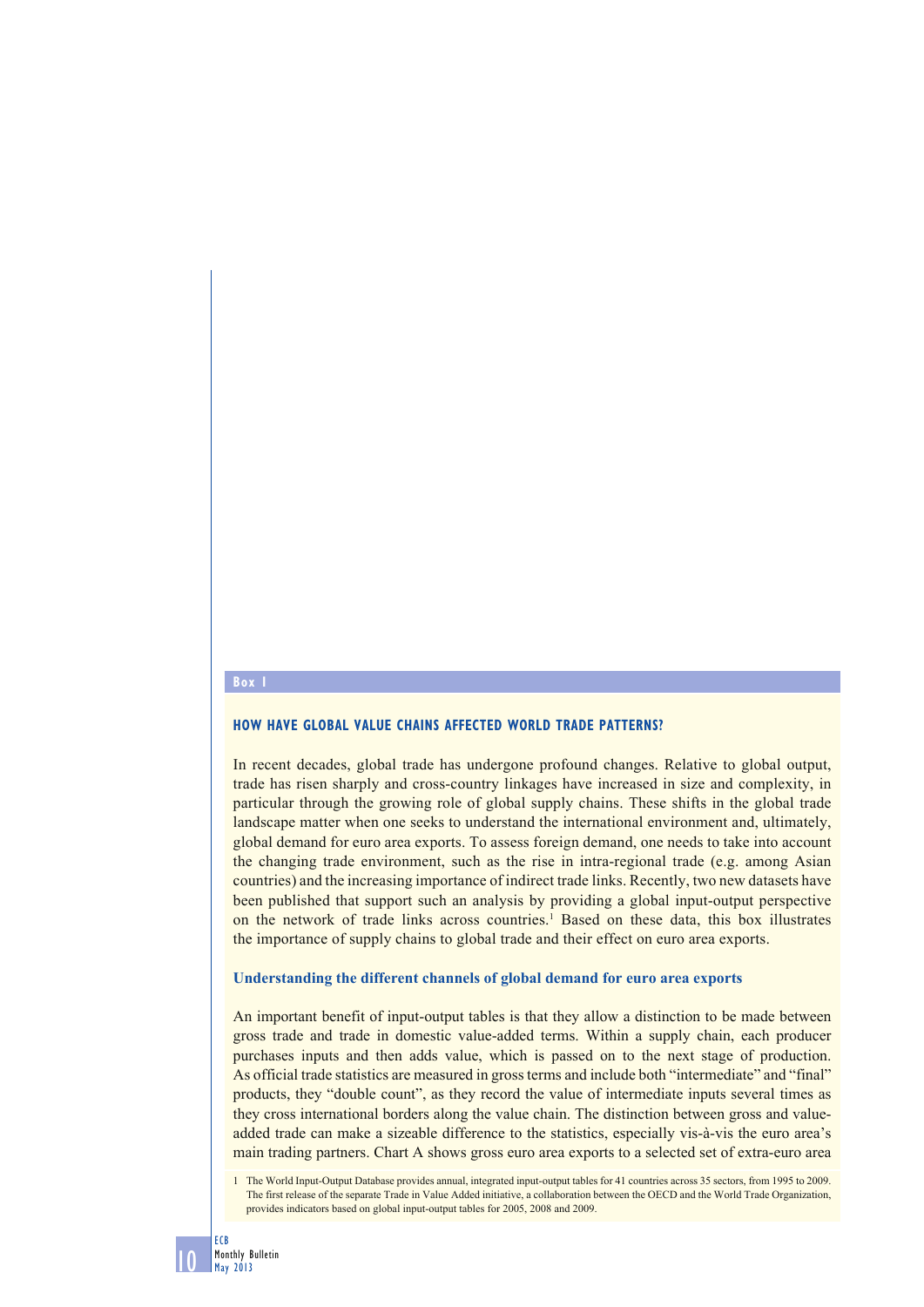## **ECONOMIC AND MONETARY DEVELOPMENTS**

The external environment of the euro area

countries in 2009, compared with exports in value-added terms, which exclude the foreign content (i.e. the import content) of euro area exports and take account of trade linkages via third countries. The results show that gross exports to the United Kingdom are 53% higher than exports in value-added terms, while for China they are 40% higher. Moreover, gross exports to central and eastern Europe<sup>2</sup> are  $88\%$ higher than exports in value-added terms.

The main reason for the difference is the integration of global value chains. In this context, it is helpful to think about four channels of trade, where trade refers to euro area value-added exports of goods and services.<sup>3</sup> First, there are final goods which are consumed directly in the importing country (e.g. champagne, which is produced in France and consumed in an importing country). Second, there are intermediate goods that are processed and then consumed in the importing country (e.g. cocoa, which is imported to make chocolate and then consumed in that



Sources: World Input-Output Database and ECB calculations. Note: "Other emerging Asia" refers to India, Indonesia, South Korea and Taiwan.

country). Third, there are intermediate goods that are processed in an importing country but then re-exported elsewhere (e.g. semiconductors imported from Japan to China and sent onwards in the form of electronic goods). And, finally, there are intermediate goods which are exported to another country, processed there and then eventually re-imported by the original country (e.g. the iPhone, which is assembled in China but contains some added value from the United States).

For each of these four channels, the table shows the top ten export destinations (measured in domestic value-added terms) for the euro area. The United Kingdom, the United States and, to a lesser extent, China, are the largest importers, in value-added terms, of euro area final goods (and services). The same three countries are also the largest importers of euro area exports of intermediate goods that are processed and then consumed in the importing country. As regards the main trading partners for euro area intermediate goods that undergo further processing and are then re-exported to third countries, China leads the way, followed by the United Kingdom, the Czech Republic and Poland. China, the United Kingdom and central and eastern Europe are the main processing centres for these intermediate goods. The proportion of exports that return to the euro area (e.g. the euro area components of the iPhone) is very small.

This distinction between channels provides a deeper understanding of demand shocks across the world. A domestic demand shock in a country that directly absorbs a large amount of euro

11

<sup>2</sup> Central and eastern Europe covers Bulgaria, Latvia, Lithuania, Hungary, Poland and Romania.

<sup>3</sup> This box elaborates on the methodology and findings of Koopman, R., Powers, W., Wang, Z. and Wei, S., "Give Credit Where Credit Is Due: Tracing Value Added in Global Production Chains", *NBER Working Paper*, No 16426, The National Bureau of Economic Research, Cambridge, Massachusetts, September 2010.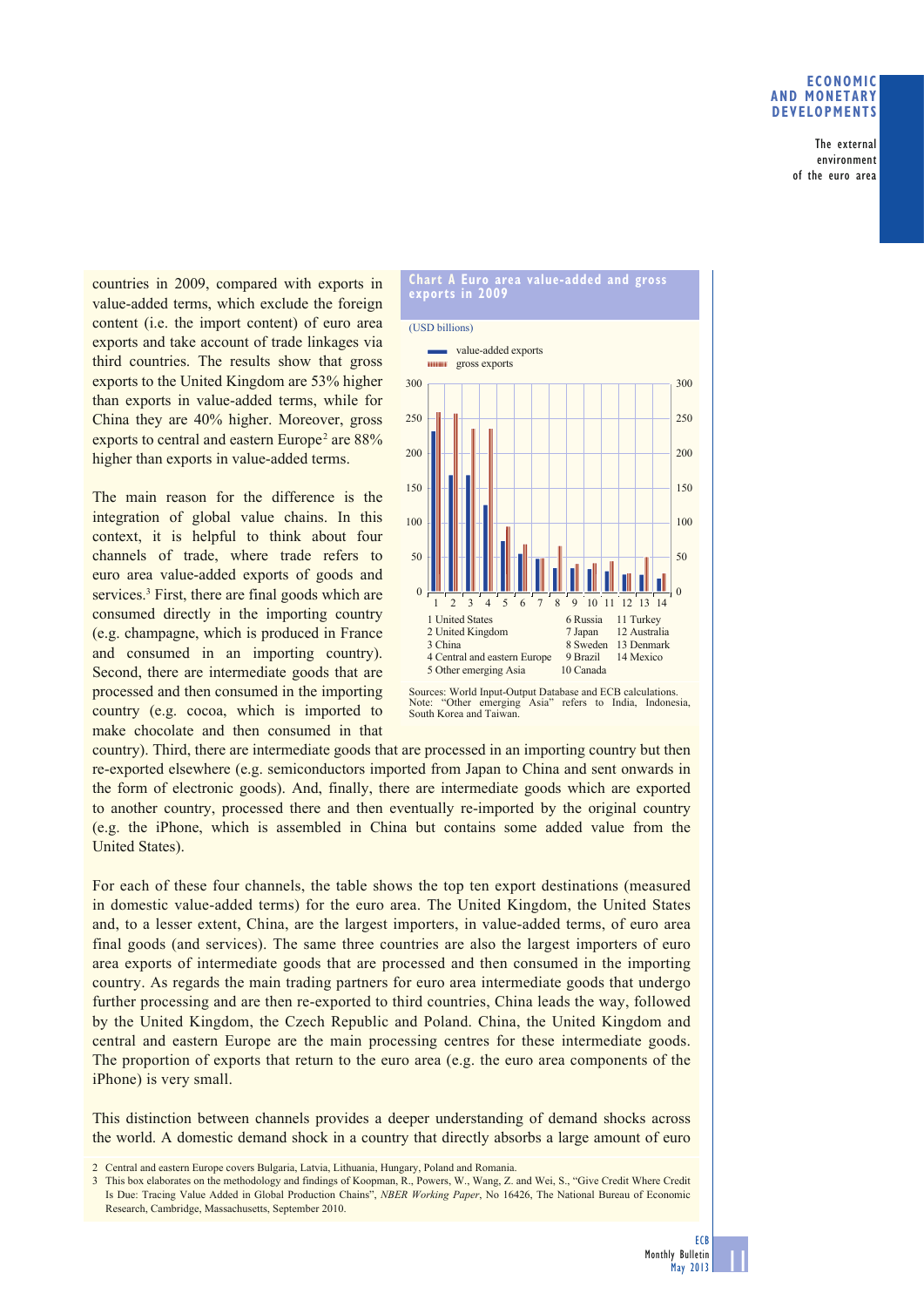# **Top ten export destinations for euro area goods in 2009**

#### (ranked by nominal euro area value-added exports in US dollars)

|                      |                                                                                                                                                                         |                                       | b) Intermediate goods absorbed in the country |                           |                                       |  |
|----------------------|-------------------------------------------------------------------------------------------------------------------------------------------------------------------------|---------------------------------------|-----------------------------------------------|---------------------------|---------------------------------------|--|
|                      | <b>Ranking</b><br>in 1995                                                                                                                                               | <b>Percentage</b><br>of total exports | Ranking<br>in 2009                            | <b>Ranking</b><br>in 1995 | <b>Percentage</b><br>of total exports |  |
| <b>United States</b> | 2                                                                                                                                                                       | 3.3                                   | 1 United States                               |                           | 3.6                                   |  |
|                      |                                                                                                                                                                         | 3.3                                   | 2 China                                       | $\mathbf{8}$              | 3.3                                   |  |
|                      |                                                                                                                                                                         | 2.1                                   |                                               |                           | 2.7                                   |  |
|                      | $\overline{4}$                                                                                                                                                          | 1.3                                   | 4 Poland                                      | 14                        | 0.8                                   |  |
|                      | 14                                                                                                                                                                      | 0.8                                   | 5 Brazil                                      | 4                         | 0.8                                   |  |
|                      | 3                                                                                                                                                                       | 0.8                                   | 6 Russia                                      |                           | 0.5                                   |  |
|                      | 5                                                                                                                                                                       | 0.7                                   | 7 Sweden                                      |                           | 0.5                                   |  |
|                      | 13                                                                                                                                                                      | 0.5                                   | 8 Czech Republic                              | 17                        | 0.5                                   |  |
|                      | 12                                                                                                                                                                      | 0.5                                   | 9 Canada                                      | 13                        | 0.5                                   |  |
|                      | 6                                                                                                                                                                       | 0.5                                   | 10 Turkey                                     | 9                         | 0.5                                   |  |
|                      | a) Final goods<br><b>Ranking</b><br>in 2009<br>2 United Kingdom<br>3 China<br>4 Russia<br>5 Poland<br>6 Japan<br>7 Sweden<br>8 Turkey<br>9 Czech Republic<br>10 Denmark |                                       |                                               |                           | 3 United Kingdom                      |  |

### **c) Intermediate goods re-exported to third countries**

| Ranking<br>in 2009 |                  | <b>Ranking</b><br>in 1995 | Percentage<br>of total exports | Ranking<br>in 2009 |                      | <b>Ranking</b><br>in 1995 | Percentage<br>of total exports |
|--------------------|------------------|---------------------------|--------------------------------|--------------------|----------------------|---------------------------|--------------------------------|
|                    | 1 China          | 10                        | 1.7                            |                    | 1 Czech Republic     | $\bigcap$                 | 0.1                            |
|                    | 2 United Kingdom |                           | 1.2                            |                    | 2 Poland             |                           | 0.1                            |
|                    | 3 Czech Republic |                           | 0.7                            |                    | 3 United Kingdom     |                           | 0.1                            |
|                    | 4 Poland         | 11                        | 0.6                            |                    | 4 China              | 13                        | 0.1                            |
|                    | 5 Sweden         | 3                         | 0.6                            |                    | 5 Hungary            |                           | 0.1                            |
|                    | 6 Denmark        | 4                         | 0.6                            |                    | 6 Denmark            | 4                         | 0.0                            |
|                    | 7 United States  | $\overline{c}$            | 0.6                            |                    | 7 Sweden             |                           | 0.0                            |
| 8                  | Hungary          | 14                        | 0.5                            | 8.                 | <b>United States</b> | 6                         | 0.0                            |
|                    | 9 South Korea    | 8                         | 0.4                            |                    | 9 Turkey             | 8                         | 0.0                            |
|                    | 10 Canada        | 6                         | 0.2                            |                    | 10 Romania           | 11                        | 0.0                            |

**d) Intermediate goods returning to the euro area**

Sources: World Input-Output Database and ECB calculations.

Notes: The tables distinguish between channels of trade according to the domestic value-added component of gross exports (see Koopman et al., 2010). The final column of each table shows the percentage of total euro area (value-added) exports accounted for by exports to<br>specific countries via the channel concerned. Thus, to see the percentage of total eur which is not shown is the proportion of euro area gross exports that represents the value-added exports of other countries (i.e. through<br>imported intermediate goods which are subsequently re-exported). Given the high impor value-added component can be large.

area exports (i.e. through the first and second channels), such as the United States, will have a stronger impact on the euro area than a domestic demand shock of a similar size in a country that acts, to a significant extent, as a processing centre for euro area intermediate goods (i.e. through the third and fourth channels), such as the Czech Republic and Poland. This is due to the fact that, for countries that act as processing centres, import demand depends more on the demand of its export partners than on domestic demand.

### **Characterising global value chains**

Input-output tables can also be used to characterise the global value chain phenomenon more broadly, and to describe how countries participate in such supply chains. Participation in global value chains involves both "upstream" and "downstream" activities. An upstream supplier exports intermediate goods to a downstream producer, who adds value to these intermediate goods for further export. A country's high participation in global supply chains can thus be characterised in one of two ways: either its exports have a high import content (if it is a downstream producer), or it supplies intermediate goods for further export by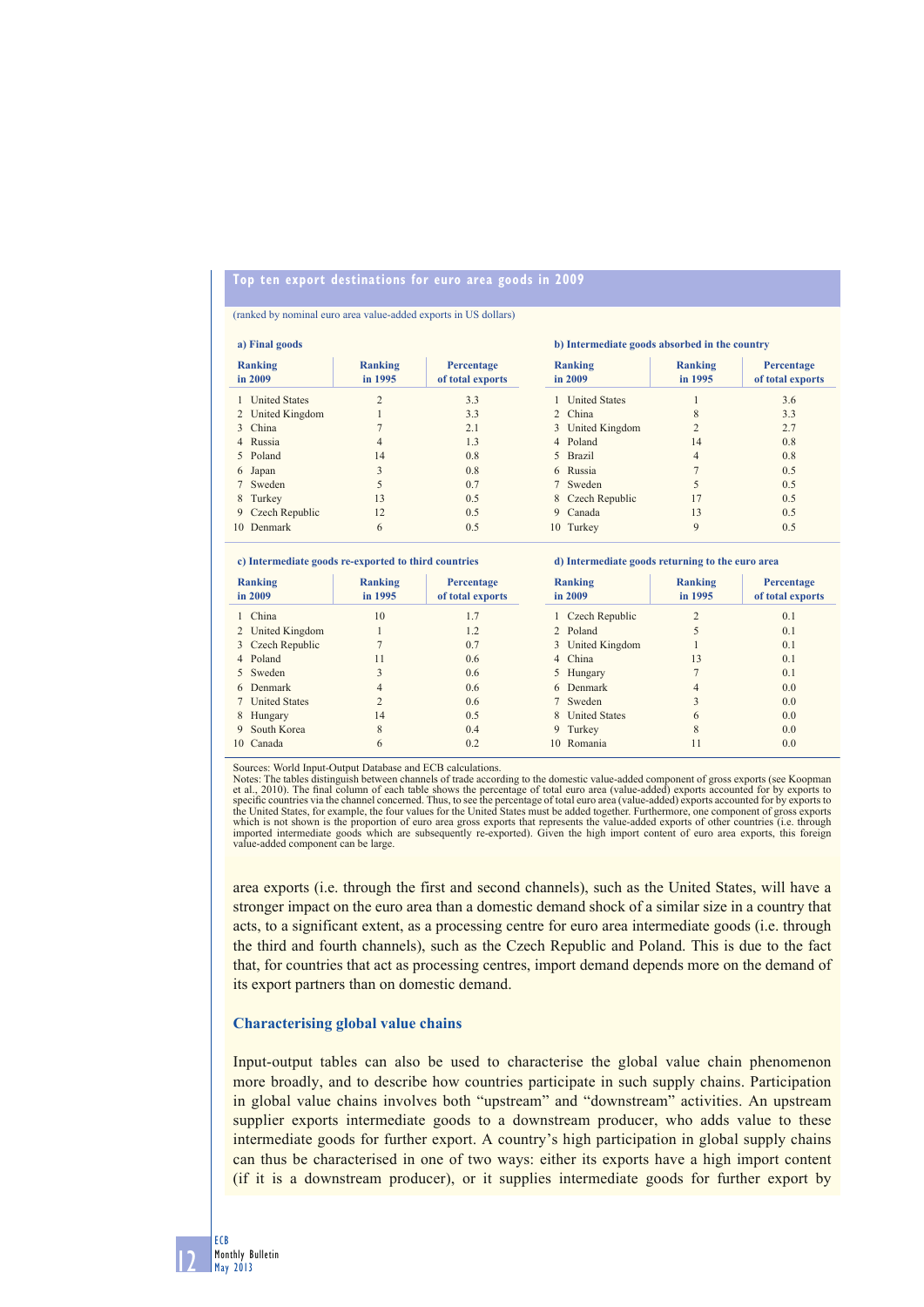## **ECONOMIC AND MONETARY DEVELOPMENTS**

The external environment of the euro area





Sources: World Input-Output Database and ECB calculations. Note: The chart shows the ratio of the sum of foreign value added in a country's gross exports and domestic value added of intermediate inputs in other countries' gross exports to the country's gross exports.



other countries (if it is an upstream producer). A country's position in a supply chain can be summarised by comparing its upstream and downstream activities. Using these concepts, Chart B illustrates the high participation of central and eastern European countries in global supply chains.<sup>4</sup> Perhaps surprisingly, according to this measure the involvement of China is comparatively low. This emphasises the fact that, while China is an important exporter in the global economy, it also has a large number of small firms that use domestic inputs to a substantial extent. Between 1995 and 2009, participation in global value chains increased across all countries. Finally, Chart C, which measures the position of countries in global value chains, shows that countries that predominantly produce raw materials (e.g. Russia, Brazil and Australia) and intermediate components (e.g. Japan) are further upstream, while countries that focus on processing or compiling products (e.g. central and eastern European countries, and South Korea) are further downstream. Between 1995 and 2009, upstream countries moved slightly further upstream, whereas downstream countries moved further downstream.

## **Conclusion**

While there are some caveats to this form of analysis with respect to how the data is compiled and the assumptions underlying the measures used, this box shows the potential for these data

4 For more details, see Rahman, J. and Zhao, T., "Export Performance in Europe: What Do We Know from Supply Links?", *IMF Working Paper*, No 13/62, International Monetary Fund, Washington, DC, March 2013.